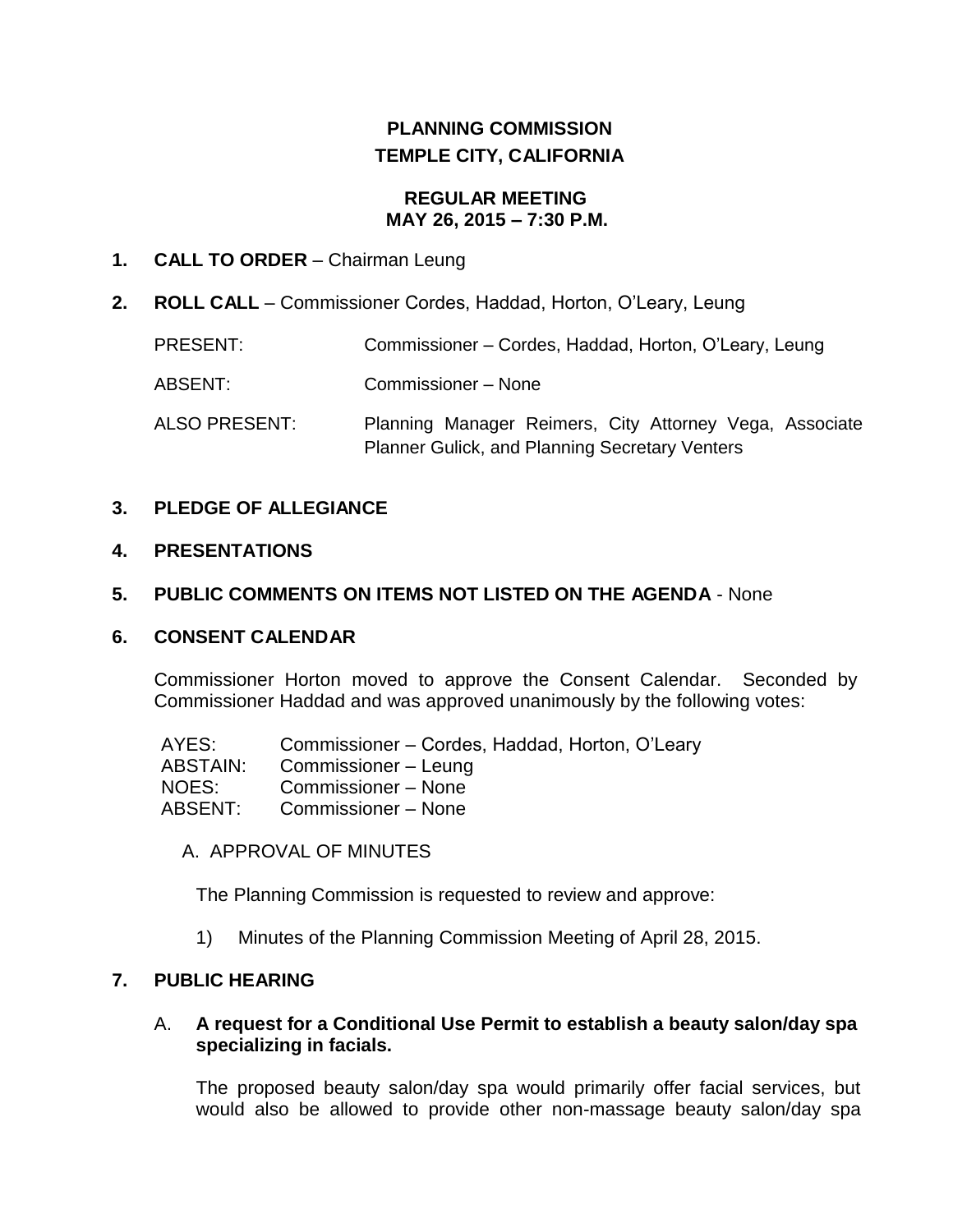services, i.e., nail and hair services, waxing, electrolysis, etc. The subject property is located in the City's downtown commercial area on the south side of Las Tunas Drive, between Cloverly Avenue and Primrose Avenue. The property has a width of 25 feet and depth of 110 feet, with a total land area of 2,750 square feet. The property is designated as City Center Commercial (CC) District by the City's Downtown Specific Plan.

Associate Planner Gulick gave a brief summary of the staff report.

Chairman Leung opened the public hearing.

Twen Ma, architect¸ briefed the Planning Commission regarding the nature of the beauty salon/day spa. He stated that the applicant would abide by the conditions of approval.

Marlin and Elaine Perry, residents, are opposed to the proposed hours of operation.

Twen Ma architect, stated that the last customer will likely visit at approximately 9:30 p.m. and that neighboring restaurants are open until midnight therefore, neighboring residents should not be impacted.

Chairman Leung closed the public hearing.

Vice-Chairman O'Leary could make the findings to approve the request if the hours of operation are amended.

Commissioner Haddad echoed the concerns expressed by Vice-Chairman O'Leary.

Twen Ma architect, agreed to amend the hours of operation.

City Attorney Vega recommended that the Planning Commission amend conditions three, four, and six.

Commissioner Horton made a motion to approve File 150000079, adopt the resolution as amended, and find that the project is categorically exempt. Seconded by Commissioner Haddad and carried by the following roll call vote:

AYES: Commissioner – Cordes, Haddad, Horton, O'Leary, Leung ABSTAIN: Commissioner – None NOES: Commissioner – None ABSENT: Commissioner – None

#### **8. UNFINISHED BUSINESS** – None